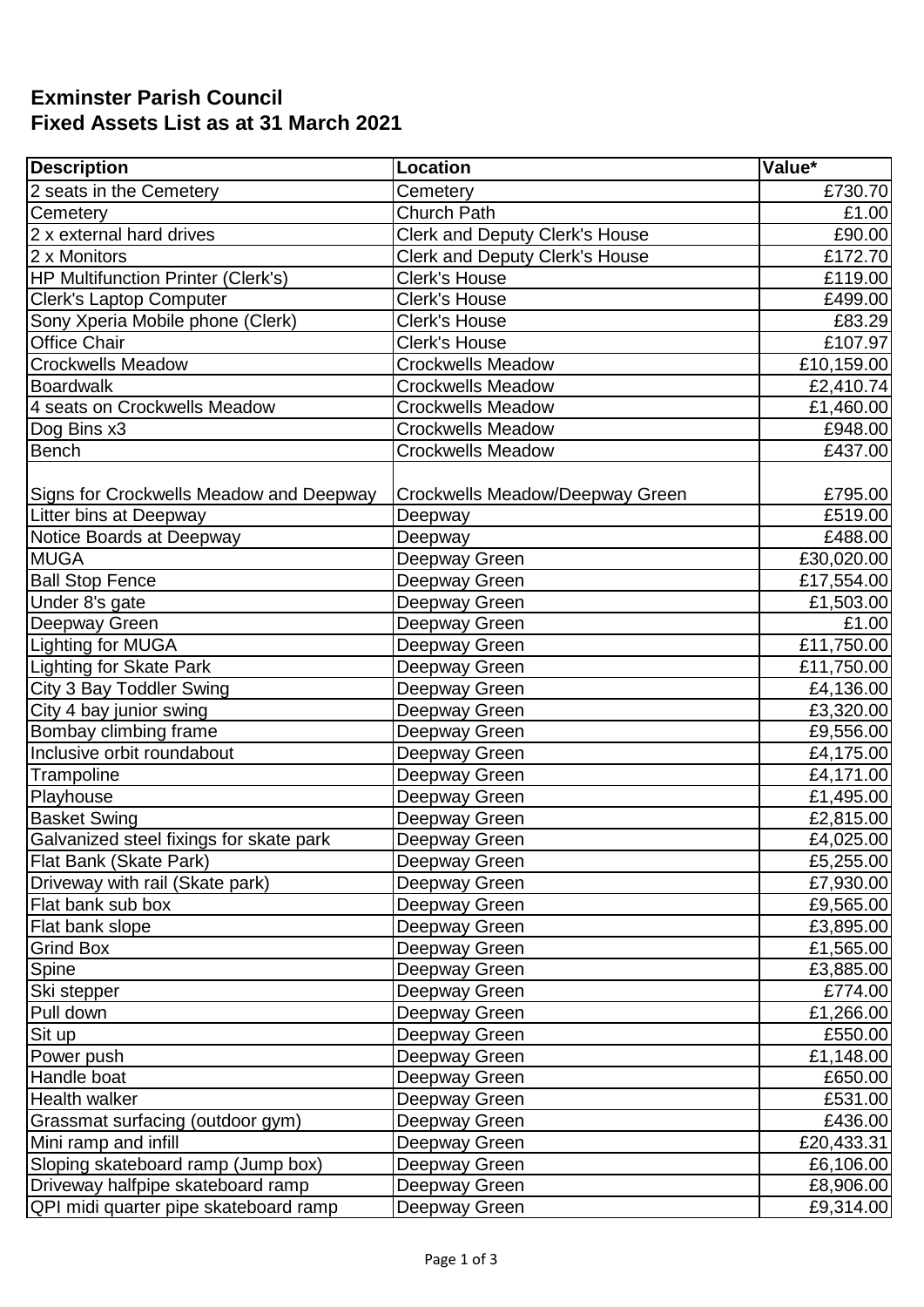| Play train & tender                         | Deepway Green                  | £2,279.00   |
|---------------------------------------------|--------------------------------|-------------|
| 4 way springer see saw                      | Deepway Green                  | £849.20     |
| Blue Climbing Frame plus safety surface (nr |                                |             |
| Skatepark)                                  | Deepway Green                  | £388.26     |
| Cone Climber                                | Deepway Green                  | £6,366.00   |
| Parallel bars and pull up bar               | Deepway Green                  | £3,848.00   |
| <b>Deepway Centre</b>                       | Deepway Green                  | £1.00       |
| Wetpour for under 8's                       | Deepway Green                  | £10,269.00  |
| Cone climber wet pour                       | Deepway Green                  | £1,600.00   |
| <b>Basket Swing Wetpour</b>                 | Deepway Green                  | £1,600.00   |
| 2 picnic tables at Deepway Green            | Deepway Green                  | £3,319.00   |
| 3 seats in the U8 play area                 | Deepway Green                  | £1,710.00   |
| 5 Seats around Deepway Green                | Deepway Green                  | £2,178.35   |
| Cycle Racks at Deepway Green                | Deepway Green                  | £80.97      |
| Signs at the Wilderness and Deepway Green   | Deepway/Wilderness             | £204.50     |
| HP Laptop (RFO)                             | <b>Deputy Clerk's House</b>    | £332.50     |
| Sony Xperia Mobile phone (RFO)              | <b>Deputy Clerk's House</b>    | £83.29      |
| <b>Assistant Clerk Printer</b>              | <b>Deputy Clerk's House</b>    | £266.68     |
| <b>Dryfield</b>                             | <b>Dryfield</b>                | £1.00       |
| Wooden sign at Orchard                      | <b>Dryfield</b>                | £76.50      |
| Sports/Football Field                       | <b>Farm House Rise</b>         | £1.00       |
| Pavillion at Football Ground                | <b>Farm House Rise</b>         | £142,727.00 |
| Old Bowling Green                           | <b>Hospital Drive</b>          | £1.00       |
| 2 x Wooden Seats for Bowling Green          | <b>Hospital Drive</b>          | £716.00     |
| Wilderness                                  | <b>Jupes Close</b>             | £1.00       |
| Seat at Jupes Close                         | <b>Jupes Close</b>             | £1,157.37   |
| The Victory Hall                            | Main Road                      | £1.00       |
| 2 seats near Victory Hall Flower Beds       | Main Road                      | £891.05     |
| Bus shelter (Opposite Royal Oak)            | Main Road                      | £5,324.51   |
| <b>Bus Shelter (Outside VH)</b>             | Main road                      | £5,082.85   |
| Bus shelter (opposite Dryfield)             | Main Road                      | £4,345.43   |
| Bus shelter opposite Milbury Reach          | Main Road                      | £6,166.00   |
| Notice Board in Milbury Farm Meadow Bus     |                                |             |
| <b>Shelter</b>                              | Main Road                      | £111.24     |
| Bench at the top of Milbury Lane            | Milbury Lane, Jn Main Road     | £500.00     |
| Bench on Milbury Mound                      | Milbury Mound                  | £439.00     |
| <b>Filing cabinets</b>                      | <b>Parish Council Cupboard</b> | £1,310.00   |
| Other office equipment including stationary |                                |             |
| stock                                       | Parish Council Cupboard        | £106.67     |
| Notice boards                               | <b>Parish Council Cupboard</b> | £647.00     |
| Table                                       | Parish Council Cupboard        | £166.00     |
| Projector and Screen                        | Parish Council Cupboard        | £435.00     |
| 6 seats on Reddaway Drive                   | <b>Reddaway Drive</b>          | £5,324.51   |
| 2 Bus Shelters on Reddaway Drive            | <b>Reddaway Drive</b>          | £5,153.86   |
| Notice board in Reddaway Drive Bus Shelter  | <b>Reddaway Drive</b>          | £48.74      |
| Defibrillator at Royal Oak                  | Royal Oak                      | £2,020.00   |
| <b>Chairmans Chain of Office</b>            | Safe in PC Cupboard            | £119.12     |
| <b>Fencing for Tennis Court</b>             | Spurfield                      | £7,496.00   |
| Spurfield                                   | Spurfield                      | £1.00       |
| Tennis net and posts                        | Spurfield                      | £533.00     |
| Dog bin at Spurfield                        | Spurfield                      | £316.00     |
| Defibrillator at Stowey Arms                | <b>Stowey Arms</b>             | £2,020.00   |